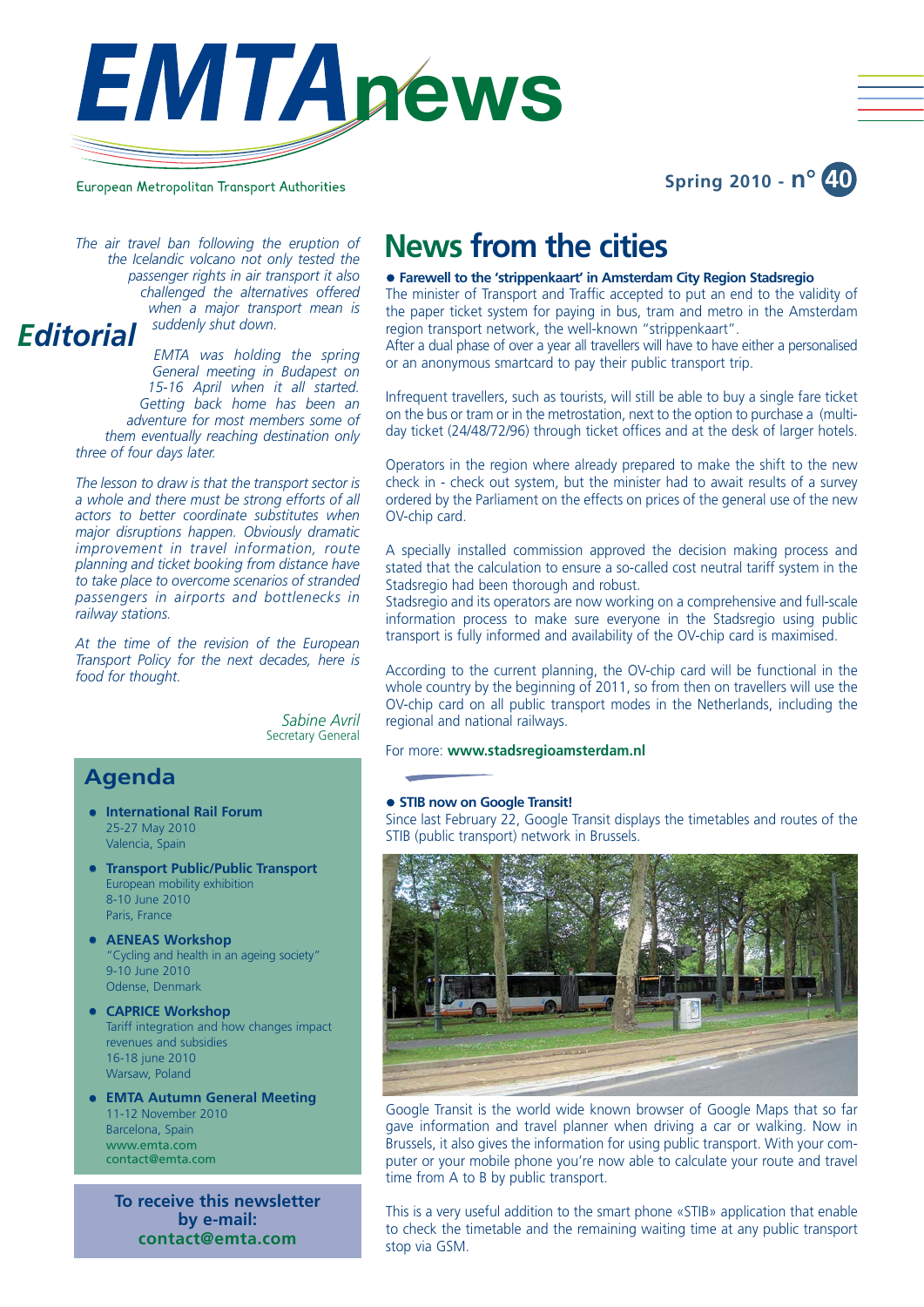For the STIB this partnership is the best way to reach the largest number of people considering 40 % of visitors of www.stib.be go through a first browser among which 96% have used the Google browser, says the STIB.

However successful the partnership, the timetables, routes and real time information will continue to be displayed on the STIB website www.stib.be .

#### For more: **www.stib.be**

#### **• VBB Verkehrsverbund Berlin-Brandenburg leader in cross-border travel information**

The ten years old international travel planner EU-Spirit coordinated by VBB Verkehrsverbund Berlin-Brandenburg was honoured by the EU project LINK with the LINK Award in Brussels 15 April 2010. The award acknowledges the excellent performance in the field of intermodal public transport travel information.



The EU-Spirit network offers cross-border timetable information on the Internet to users of public transport means. This service is based on a project that was performed during the European Union 5th Framework Programme on Research and Technical Development.

The travel information service started in operation at the time the project was ending. Since then, VBB Verkehrsverbund Berlin-Brandenburg transport authority has been coordinating the work of the EU-Spirit providers from the different countries.

The current EU-Spirit providers are Denmark. Sweden and Germany. France, Luxembourg, and Poland will follow.

About ten years ago, transport companies and transport authorities started to interconnect their already existing travel information systems in order to offer their customers a continuous information service. The aim was to provide the customer with information beyond the own city limits or region limits to other European regions.

The EU-Spirit system functions on the principle of "distributed connection search". The different parts of a connection from the different travel information systems are interlinked in order to provide a continuous connection. The connection will then be displayed onto the regional travel planner that sent the request. In this way, the calculated trip is displayed in the language of the region. It can be a connection from Berlin to Legoland in Billund, from Copenhagen to Malmo via Oresund bridge, or from Stuttgart to Stockholm. Details about the functions of EU-Spirit can be found at www.euspirit.com.

The number of EU-Spirit users increased continuously as well as the range of functions. EU-Spirit can be tested at VBB's travel information service "VBB-Fahrinfo", column "Europe" – see VBBonline.de.

The EU project LINK - The European Forum on Intermodal Passenger Travel (www.linkforum.eu) honoured EU-Spirit for its customer-friendly innovation and outstanding achievements in the field of intermodal passenger travel". Ines Ayala Sender, member of the European Parliament, handed the award to Juergen Ross, EU-Spirit coordinator on behalf of VBB Verkehrsverbund Berlin-Brandenburg. She particularly underlined "the importance of an easy-to-use international information for a merging Europe".

# For more: **www.vbbonline.de** or **www.linkforum.eu**

# **• Maritime service in CADIZ BAY**

Maritime service was Cádiz Bay Transport Consortium major goal for 2006. At that time, the project demanded two ferries and three maritime terminals. However, the success of this new transport mode made a third ferry necessary and in February 2007, one additional vessel started to sail.

Now a fourth ferry has been constructed directly under the Consortium guidelines and started operation last July 2009 showing the ongoing commitment to maritime transport services the frequency of which have largely improved.

The metropolitan area of Cadiz Bay has a stable population of 659,000 inhabitants but enjoys some 1,480,000 residents in summer time.

The maritime services are composed of two lines each served with two ferries. For the line Cadiz-El Puerto de Santa Maria driving by car would be 25 km, riding with the train is 35 km but sailing represents only a distance of 9 km. For the second line Cadiz –Rota it allows the same comparison the two points are 46 km apart when driving but only 12 km when sailing.

Over a total number of journeys of 5,163,000 in the metropolitan area, ferries make already 416,000. From Cadiz to El Puerto de Santa Maria 56% of the journeys are made by ferry versus 44% by car and from Cadiz to Rota, an impressive 81% of the journeys are made by ferry versus 19% by car.



The new catamaran ferryboat has a length of 25,8m and welcomes 150 passengers. The main deck is fully adapted to passengers in wheel chair.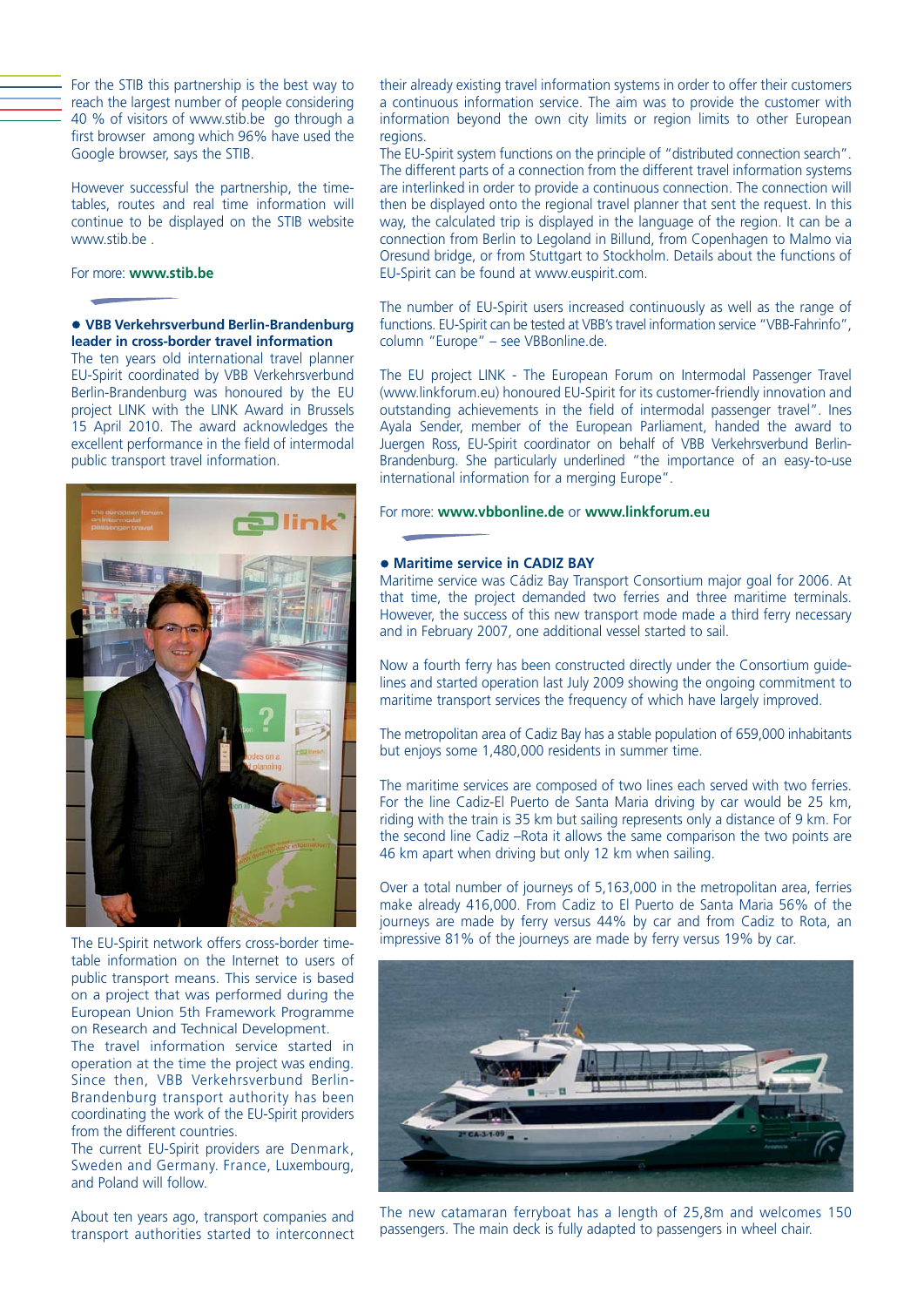Great care has also being given to the shipping terminals (see EMTA News 37 July 2009) including spacious lounge areas, vending machines, ticket and information office, toilets and also a bike lending service.

For more: **www.cmtbc.es**

# **• AMT Montreal origin-destination study 2008**

**In five years, public transit ridership jumps by 15%. Trips by car are down, a first since 1970.** The results of the  $9<sup>th</sup>$  Origin-Destination (O-D) study conducted in the fall of 2008 among some 66 100 households in the metropolitan area of Montreal were released on 15 February 2010.



Agence métropolitaine de transport

#### **Trend reversal**

Two particularly striking facts emerge from this study that reflect a reversal in a trend that has been constant since 1970. With a jump of 15% in five years, public transit ridership is now registering a modal share of 25%, while, for the first time in almost 40 years, trips by car have seen a drop of 1%.

"The 15% increase in public transit ridership in five years is concrete proof that the efforts to improve public transit services have borne fruit and are responding effectively to the evolution in the trip market declared Mrs Julie Boulet Minister for transport of Quebec.

"The latest O-D study has brought some very welcome results: the market share of 25% for public transit in 2008, versus 22% in 2003, and the reduction in the use of the automobile. These new data will help guide us in our longterm transportation planning", continued Mr. Joël Gauthier Chairman Director General of AMT.

#### **Use of modes of transportation**

Despite an increase in the number of cars (10%) and a slightly lower car occupancy level of 1.23 people per vehicle (1.25 in 2003), trips by car experienced a decrease of 1%, a trend reversal observed for the first time since 1970. It should be remembered that from 1998 to 2003, trips by car had experienced an increase of 5%. Non-motorized trips, by foot and by bicycle, also saw an increase of more than 11%.

"…In light of this success and in a context where the Quebec government wants to reduce GHG emissions\* by 20% between now and 2020, the time has now come for the STM, with the help of the Quebec government, to redouble its efforts to improve the service offer and encourage even more Montrealers to join a Society in Motion," declared Mr. Michel Labrecque Chairman of STM (Montreal transport company). "In Laval, between 2003 and 2008, the population grew by 7%, and employment by 12%. But this study enables us, above all, to measure the effect of the opening of the three new metro stations in Laval on April 28, 2007<sup>1</sup>. The impact of this extension is spectacular. Metro use by Laval residents has increased by 70%, which has led to growth of more than 30% in the use of all public transit (bus, metro and train). At the same time, automobile trips by Laval residents have dropped by 1%," commented Mr. Jean-Jacques Beldié Chairman of Laval transport company STL.



#### **Population shift and mobility**

We see confirmation of the population growth over the last five years in the Montreal metropolitan area (an increase of 5% since 2003), with greater growth in the suburbs than in Montreal in both population and employment.

"Travel in the suburbs is often associated exclusively with the car. However, the results of the O-D study tend to indicate that the model is changing. Public transit holds an ever-growing share, with 27% of the new rush hour trips on public transit being observed in the municipalities in the northern and southern suburban areas of the metropolitan area. These increases, in the order of 40% and 50% respectively, clearly demonstrate that the public transit service offer in the suburbs is responding to a constantly-growing need, thus confirming the population trends," stated Mr. Jean-Luc Labrecque President of the association of inter-municipal transport councils (ACIT).

The population growth since 2003 has resulted in an increase in trips during the morning rush hour on all forms of transportation. This increase is observed throughout the metropolitan area: 1% on the island of Montreal, 3% in Laval, 2% on the South Shore and 5% and 10% respectively in the northern and southern suburban areas. The reasons for these trips, estimated at more than 2 213 000 each morning, break down as follows: 51% for work, 29% for studies and 16% for other purposes.

#### **The Origin-Destination study at a glance**

The O-D study deals with the characteristics of trips taken by people using all forms of transportation. It provides a profile of the mobility of residents, their work, study and recreational activities as well as the methods of transportation they use.

Conducted every five years since 1970, each successive survey covers an increasingly large territory. In 2008 it extended across the entire metropolitan area from the cities of Montreal, Laval and Longueuil to the northern and southern suburban areas, thus covering a territory of 8,200  $km<sup>2</sup>$  that includes 121 municipalities. This research, conducted via telephone interviews, surveyed 66 100 households in the metropolitan area.

Highlights of the 2008 Origin-Destination study can be found on the AMT site: **www.enquete-od.qc.ca** For more: **martine.rouette@amt.qc.ca**

*<sup>1</sup> see EMTA News 29 Aug 2007*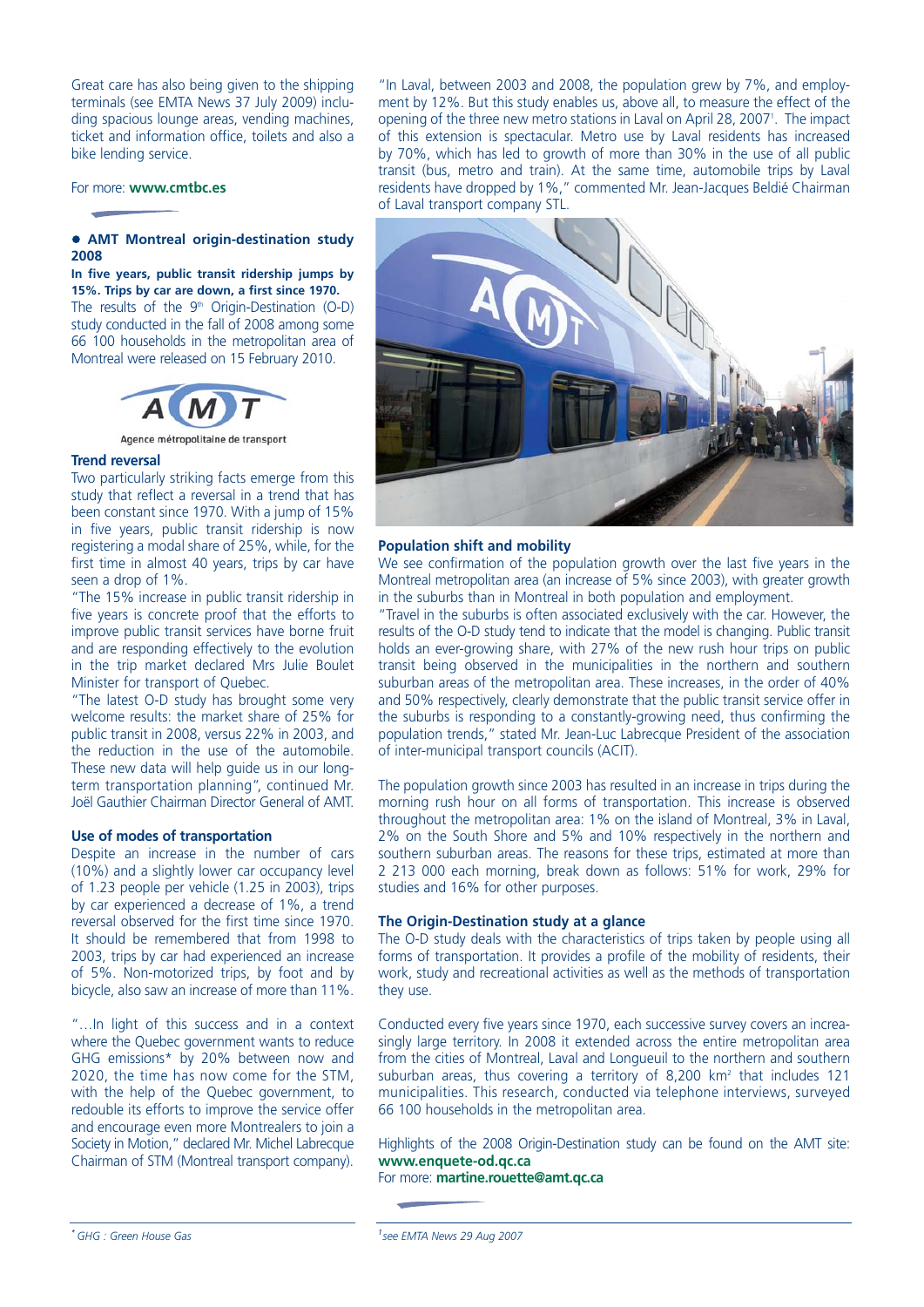#### **• TfL launches the Interchange Best Practice Guidelines**

Transport for London (TfL) has launched the new best practice guidelines which aim to improve the quality of multi-modal transport interchange in London. The TfL Interchange Best Practice Guidelines are a new and improved version of the organisation's 2001 guide to supporting the better design and management transport hubs, which requires close collaboration between partners including the London Borough's, Department for Transport, Network Rail and TfL Modes (Bus, Underground, Rail, Walk and Cycle).



The guidelines are for those who are involved in the planning, design and operation of transport interchange in order to improve the quality and efficiency of multi-modal interchange in London. Updated to reflect new policy and industry standards the guidelines support the current Mayor of London's Transport Strategy.

The new guidelines provide a benchmark and aspiration for world class interchange by developing a consistent approach to multi-modal interchanges in London. The guidelines are based on four interchange themes which should be considered at transport hubs. The four themes are:

- **>** Efficiency: aims to provide a seamless experience for passengers, best practice interchange allows efficient movement of people and the public transport services they use as well as being simple to manage.
- **>** Usability: accessible for all users and an environment which is safe, secure and comfortable. Not only are accidents and crime removed, but fear of these unpleasant experiences is also removed, thereby increasing the usability of the interchange.
- **>** Understanding: adopting principles of legible design creating places which are

intuitive for all users, requiring minimal signage and well integrated with their surrounding urban context.

**>** Quality: providing a high quality interchange environment will improve all aspects of a user's experience, whether its quality of design, configuration and facilities make it feel safe, give it a sense of place or make it a destination in its own right creating social, economic and environmental value and instilling a sense of civic pride in those who use it.

The guidelines have been developed to encourage cooperation and coordination between those organisations involved in designing, implementing and managing London interchanges with the aim of providing improved passenger service and experience. The updated guidelines will help to inform future projects similar to the recently delivered northern ticket hall at Kings Cross St Pancras (opened 29<sup>th</sup> November 2009). The revised guidelines have already had some influence on the EU-LINK\* panel's recommendation to the Commission on EU interchange best practice.

The new Interchange Best Practice Guidelines are now web-based (www.tfl.gov.uk/interchange) with a dedicated website which provides easy navigation and is supported by a quick reference guide, which is available in hard copy.

John McNulty, TfL Head of Interchange, said "Without these guidelines London would not have the benefit of a well planned, designed and delivered interchange such as Kings Cross St Pancras. As one of the world's largest integrated transport providers with millions of daily customers, TfL is in a good position to provide guidance on interchange management".

#### \*For more: **www.linkforum.eu**

For more information visit **www.tfl.gov.uk/interchange** E-mail **interchnageprogramme@tfl.gov.uk** or **emmaosborne@tfl.gov.uk**

# • A bridge dedicated to public transport and cyclists in Seville metropo**litan area**

Last October 2009, the Regional Ministry of Public Works and Transport inaugurated the newly refurbished metallic bridge of San Juan de Aznalfarache (west of Seville) dedicated to public transport and cyclists. It will allow more than 300 buses to cross daily the Guadalquivir River, cyclists and pedestrians but also taxis and school services will follow.



The project which amounted to  $\in 4,8$  mio aimed to achieve the restoration of a metallic bridge of historical importance while offering an alternative route to connect the Aljarafe with the city of Seville. The point is to improve the metropolitan public transport journey time by diverting bus services from the traffic of private cars on the bridges of Juan Carlos I and Reina Sofia. The time saving is estimated between 5 and 10 minutes in average for the 6,500 users commuting from the 10 municipalities of Aljarafe to Seville with the 8 metropolitan lines that are going to benefit from this measure.

**Spring 2010 - n° 40**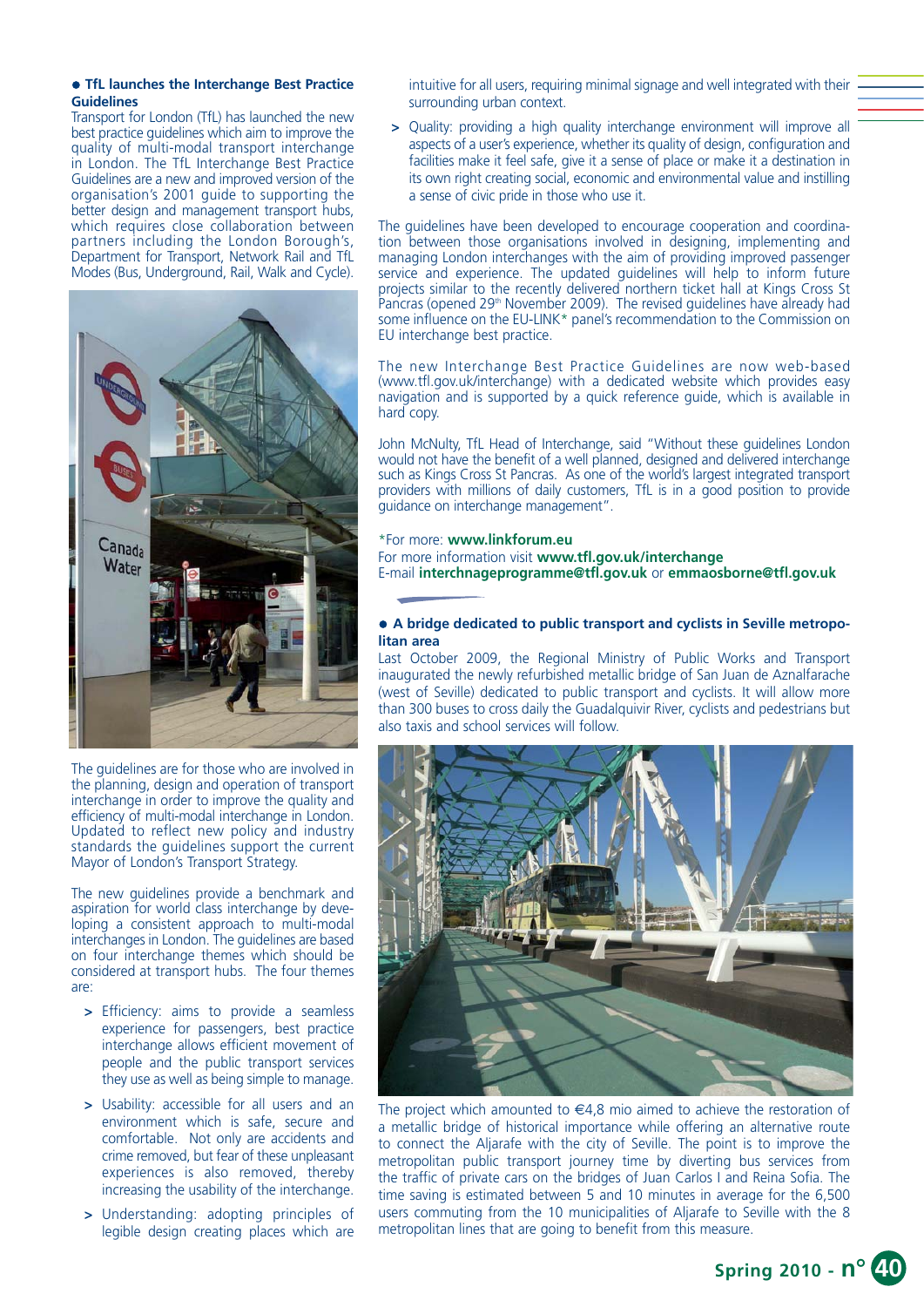The metallic bridge of San Juan as well as the railway bridge of Camas are part of the public transport reserved infrastructure respectively between Gelves – Seville and Camas – Seville, which fall under the Metropolitan Transport Plan of the Area of Seville.

The investment for the very impressive work of consolidation and restoration of historical heritage was co-financed with ERDF funds of the European Union as it meets the objective of "contributing to the reduction of disparities in development and living standards across regions and also the reduction of the less-favoured regions backwardness".

# For more: **www.consorciotransportes-sevilla.com**

#### z **ABC of safety - Warsaw ZTM's educational programme**

In April, the Warsaw Public Transport Authority ZTM will start implementing the pilot programme for children "ABC of Safety". Lessons will prepare first grade pupils for using public transport safely.



The scenario of transport lessons prepared in a simple and practical manner by the staff of ZTM, will teach youngest pupils how to access safely the bus or the tram stop, get on and off the vehicle, behave properly in public transport as well as at bus and tram stops, use the ticket validating machines, the "next stop on demand" buttons or the door opening buttons.

A successful test had been conducted on pupils of the elementary school N° 77 in Warsaw Bielany accompanied by their tutors during the Public Transport Days in September last year. Tutors and children expressed their great satisfaction and acknowledged the excellent preparation of the instructors –four employees from ZTM. "The campaign of ZTM is very helpful"– says Honorata Waszkiewicz, responsible for the implementation of several national and Warsaw based educational programmes.

In 2010 ZTM plans to regularly deliver such classes together with the Warsaw Education Office and the largest provider of transport services in Warsaw – Municipal Bus Company (MZA). Early April a series of 21 classes are organised by ZTM for first grade students. This initiative is part of "Warsaw Educational Line" programme i.e. a series of educational classes on a tram addressed to pupils of elementary and secondary schools. It has been operating in the capital since December 2009. The campaign is organised by the Public Transport Authority of Warsaw and Warsaw's Police Headquarters.

Contact: Mr Igor Krajnow **i.krajnow@ztm.waw.pl**

# z **"Let's meet on the route" tourist lines in Warsaw**

The City Transport Service in Warsaw is not only responsible for "daily" public urban transport it is also since two years the organiser of tourist lines under the slogan "Let's meet on the route". From May to September passenger vessels and ferries sail on the River Vistula, while in the historic part of Warsaw – omnibuses are drawn by horses.

This year the season began on the  $1<sup>st</sup>$  of May and will last until 12th September. Several days before the inauguration a campaign was launched on the website of

the City Transport Service (www.ztm.waw.pl) where a specific page *Warsaw Tourist Lines* was displayed in four additional languages.

During the campaign, information was made available about tariffs and ticket sale procedures, timetables and carriage regulations. City Transport Passenger Service Points, Tourist Information Points, local government offices and several hundred hotels and hostels held also information material available. Due to LCD displays and advertisement holders on buses, information about Warsaw Tourist Lines reached also passengers

directly. The campaign covered also television spots and Internet advertisements on popular city portals.

Tourist lines for this year season include:

- **>** The water tram "Wars" sailing along the Vistula one hour and 50 minutes from Podzamcze to "Grubej KaÊki" with audio guided historical comments;
- **>** Three free of charge ferry lines, which link the left and right banks of the Vistula (bicycles are welcome);
- **>** Two horse-drawn omnibuses, double-decker and single-decker, along the streets of the Old City. The journey time is about 50 minutes;
- **>** And last but not least the unforgettable eight-hour sailing voyage to Serock, a little town lying on the Sulejow Lagoon.

Vessels and omnibuses have their own separate ticket tariff. A ferry trip is free.

The 2009 summer tourist lines season was very successful. Virtually 30,000 people took the opportunity to take horse drawn omnibus rides, water tram journeys along the Vistula and excursion voyages on the Zegrzyƒski Lagoon. The ferries also enjoyed great popularity – around 30,000 passengers most of them cyclists made use of the crossings between the banks.

For more: **www.ztm.waw.pl**

# **FOCUS** *ON*

**"Comparative study of the public transport financing and of the fare policy in different metropolitan areas of Europe"–realised by ATM Barcelona.**

- **>** Barcelona, Madrid and Amsterdam have sustainable transport (non-motorized means of transport and public transport) in over 60% of journeys;
- **>** The 10-trip multi-trip pass is the most widely used ticket in Barcelona, one of the cities where it is the cheapest;
- **>** Public transport subsidies exceed 50%.

On 24 February 2010, the Secretary for Mobility of the city of Barcelona Manel Nadal, opened the conference to present the comparative study of the financing of public transport and of the fare policy in different metropolitan areas of Europe, promoted by the ATM's Executive Committee. The study was carried out